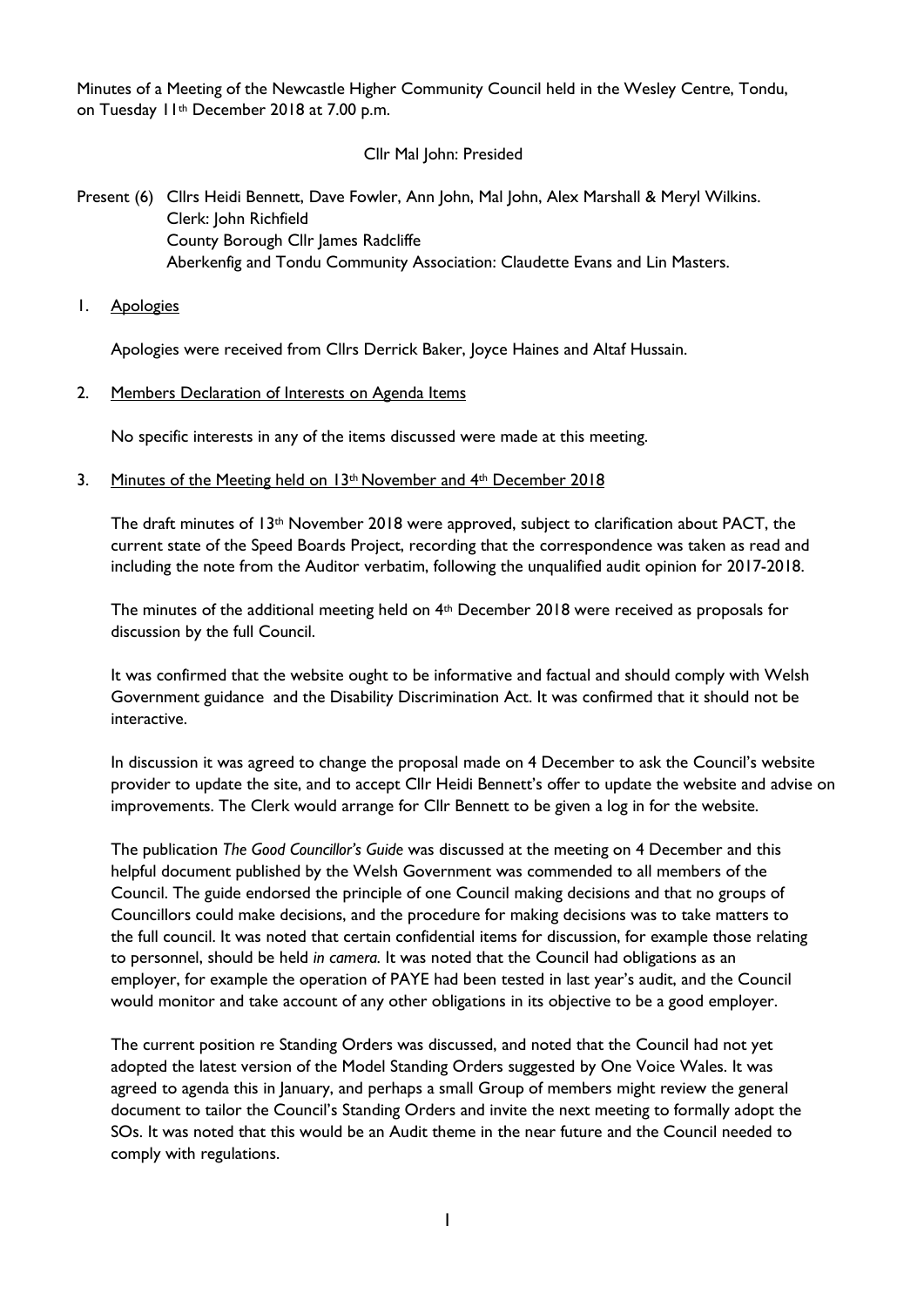### 4. Matters Arising on the Minutes

### (i) Minutes of  $13<sup>th</sup>$  November

Pheasant Field - No reply had been received from the BCBC regarding the Clerk's additional enquiry about the Pheasant Field land. They promised to respond by the end of the year, via the monitoring officer.

Bulbs - Cllr Heidi Bennett reported that there were 200 left at present, many more had been planted in Penyfai.

Alex Marshall reported that he had contacted Mr Mason the Rights of Way officer of BCBC about the possibility of the path on the Pheasant Field being designated a right of way. It was not seen as too problematic, and would be followed up by the Clerk sending a letter requesting this to Mr Mason.

(ii) Minutes of 4th December None.

### 5. Report from Tondu and Aberkenfig Community Association

The Council welcomed Claudette Evans and Lyn Masters to the meeting representing the Community Association.

Claudette Evans made an oral report on the following subjects:

### Notice Board

The management of the retail park had agreed to fund and position a notice board, which the Association indicated could be used by NHCC and Ynysawdre Community Councils also.

## **Daffodils**

The Daffodils given by NHCC were now all planted. For next year, there was an opportunity for more bulbs to be planted as the retail park management had given permission to plant in other areas.

Litter

There had been some success in litter reduction.

### Lights and flowers

The Association had asked the Community Council for a scheme of Christmas lights and summer flowers in 2019-2020.

## **Communications**

The Association wished to set up a website to put its newsletters on. The estimated cost was £150 and £80 per annum thereafter. It was agreed to put this request on the January 2019 community Council agenda for decision.

## Footpath

In questioning why a footpath was not way marked, Cllr Alex Marshall clarified that it was a public right of way called footpath no 4. He would look at this and enquire of the BCBC Rights of Way Officer about way marking and surfacing.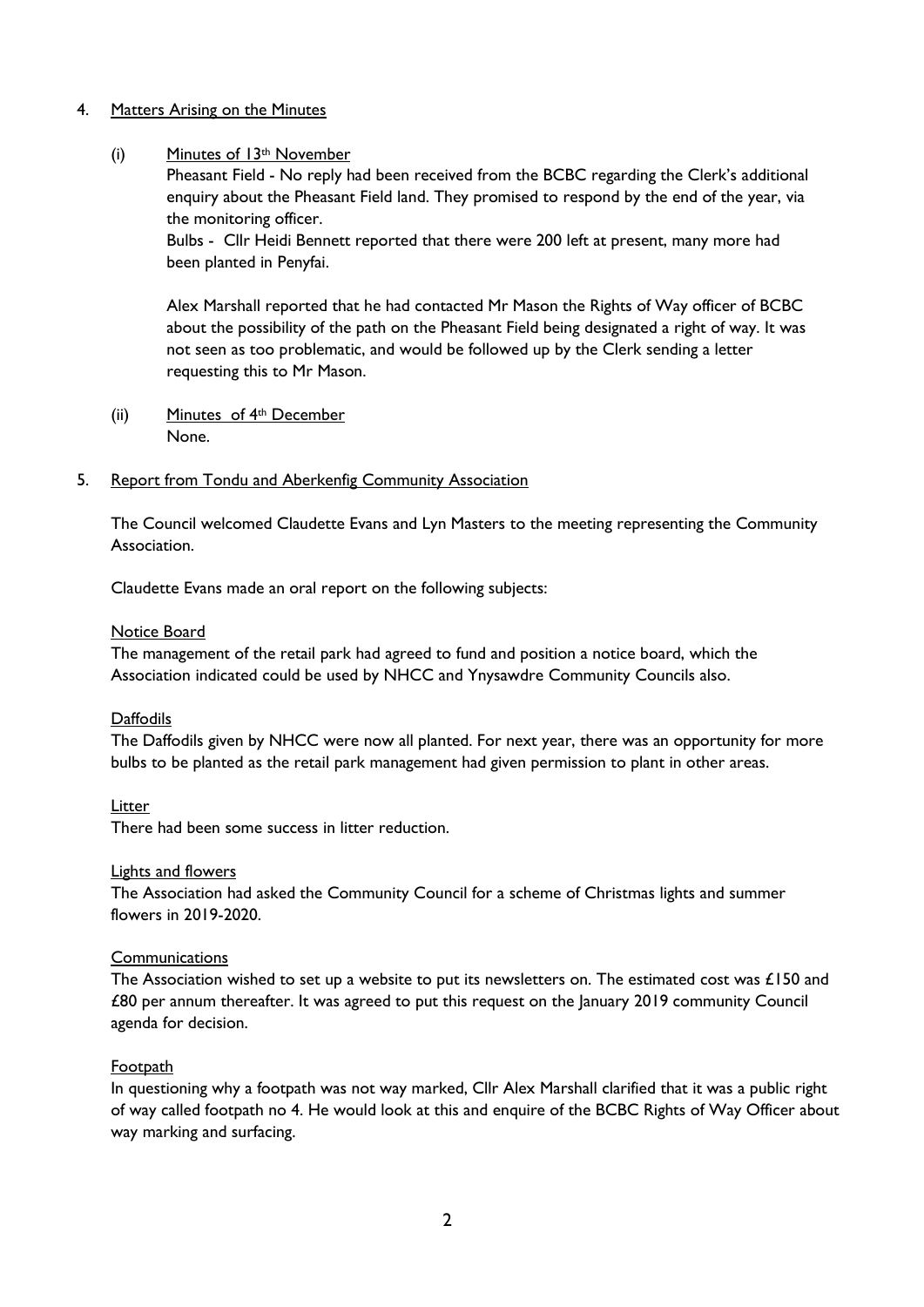## **Drainage**

Claudette Evans was in discussion with Jack Davies of BCBC re drainage matters. She stated that there were significant water problems in Clos Pwll Clai, which was not adopted highway. Mrs Evans reported that Mr Davies had been very helpful.

### 6. Report from PACT Meeting

Cllr Heidi Bennet reported on PACT, which had not met. However, at the last meeting, those present considered how to continue to undertake its work serving the community. Options had been considered including it appearing on agendas of other meetings, but no decision had been made. The Council noted that Cllr Gary Haines wished to take a lead in discussion of community engagement. It was agreed to take the standing item on PACT off the Community Council agenda for now, pending a decision on its future. It was noted that the view of the police needed to be clarified, and Cllr Mal John would contact the Sergeant.

### 7. County Borough Councillors

### Cllr Altaf Hussain (Penyfai)

Cllr Altaf Hussain was not present, and had sent the following report which was read out:

### Objections to Hillcrest Planning Application P/18/797/FUL

Cllr Hussain had a discussion with the Chair of the Planning committee and was informed that the proposed development of two 4 bedroom houses was no longer going ahead but instead might be two dormer bungalows.

### School crossing service

Cllr Hussain asked a question of the Cabinet Member if the school crossing service in Penyfai was to be removed and the BCBC's intentions for its continuance. His supplementary question was also answered by the Cabinet Member which would be published. Cllr Hussain was grateful to Alex Marshall who had raised this important issue.

The Community Council endorsed the principle that if the BCBC was considering taking away the school Crossing, a public consultation by the BCBC was needed.

It was agreed to write to Cllr Huw David to make this point.

### **Street Speed signs**

See later in minutes.

### Parking in front of school gate

Cllr Hussain had been informed by the Head Teacher about the parking of vehicles in front of Penyfai school gate by the parents especially on Tuesdays when children had additional classes. Residents had been complaining about this and Cllr Hussain felt it was a serious health and safety issue. He discussed the matter with PCSO Mark Emery and he intended to take action in collaboration with the school. Cllr Hussain had also taken it up with BCBC.

Cllr Mal John noted the good use of the camera activated patrol to monitor and deter inconsiderate parking run by the Safety Camera Partnership.

The Council noted the report.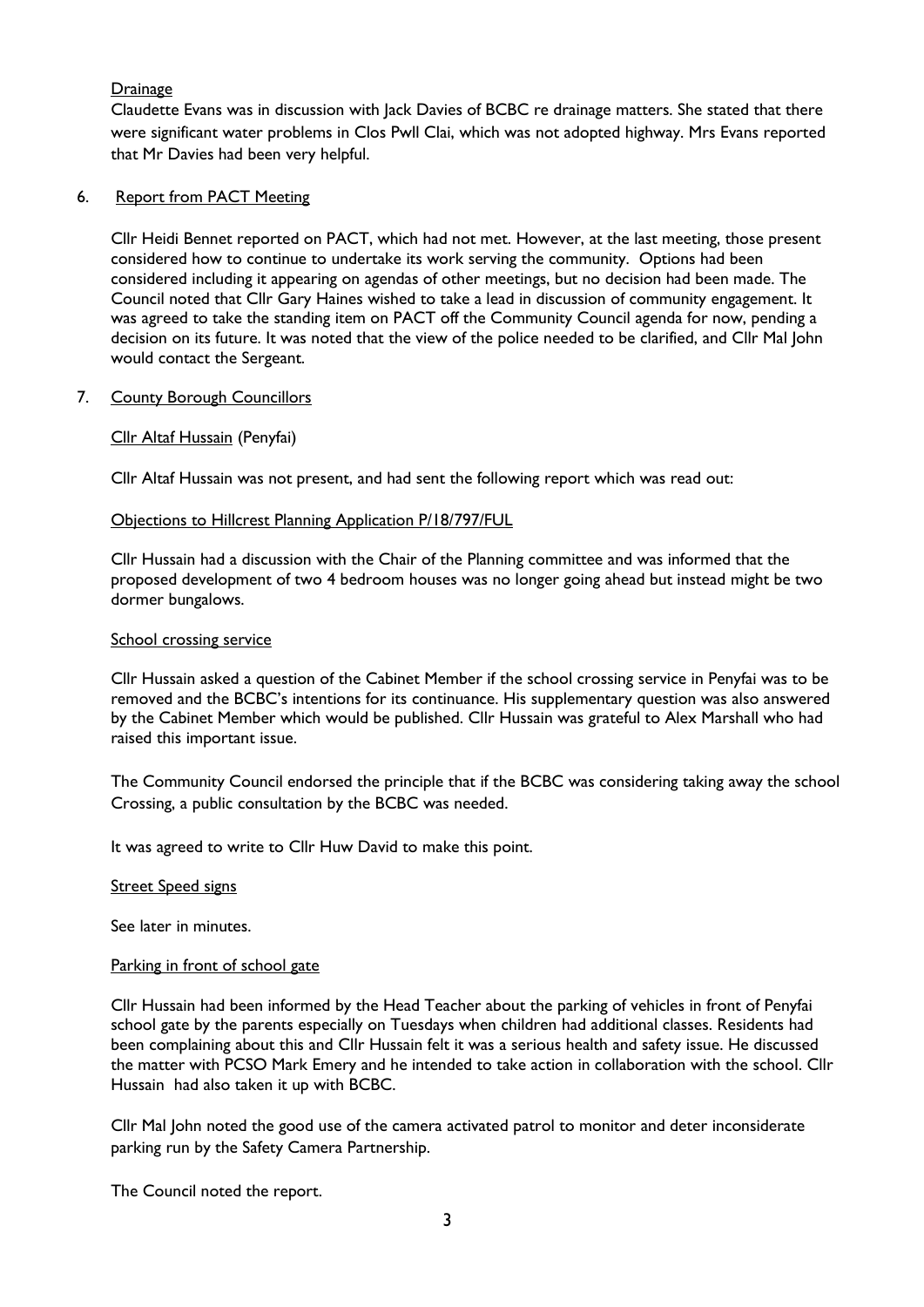## Cllr James Radcliffe (Aberkenfig)

Cllr Radcliffe gave the following report:

### Road surface in Aberkenfig Square

Cllr Radcliffe had submitted a report on the condition of the road surface in the Square Aberkenfig. It would be attended to when resources allowed.

### Leaves Dunraven Street

Cllr Radcliffe reported no reply yet but he anticipated one soon.

### Meeting with Cwm Taf Health Board

Cllr Radcliffe reported that the meeting would take place in the New Year. It would include discussion on various Brexit scenarios.

## Planning

Cllr Radcliffe reported that an informal meeting discussing where future housing might be located had been held. Using the same arguments used by the objectors to the Pentrefelin developments, it did not favour further development north of Junction 36, though no decision was formally made.

Cllr Dave Fowler asked if any agreement had been made on dealing with the overhanging trees on the footpath leading to Tondu opposite Welshbreakers Shop. This would be raised again with the BCBC.

Cllr Ann John reported that the gullies and drains by St John's Church Aberkenfig would benefit from clearing out. Cllr Radcliffe would bring this to the attention of the appropriate officers. The Council noted the report.

### 8. Update from Committees

## (i) Maintenance Committee

**Bins** 

Cllr Alex Marshall reported on the situation with the emptying of the new bins by Bridgend Town Council. So far this was successful, however the frequency of emptying would be monitored. Cllr Marshall had discussed the source of replacement bags with the caretaker at BTC. Cllrs Alex Marshall and Dave Fowler were thanked for checking on this project

### Land behind the Swan

Following some residents raising concerns about the trees, the Clerk had contacted Rob Jones of BCBC for advice from the BCBC tree officer, and Mr Jones was looking at the boundaries with the BCBC Property Department. Cllr Marshall would review when BCBC Property returned to the Council.

The drainage problems seemed to be resolved at this location, the help of Jack Davies of BCBC was noted.

### 9. Update on Speed Boards Project

Cllr Heidi Bennett had previously met with Colin Hill the BCBC Street lighting manager who had looked at the way to achieve what the Community Council intended to achieve in providing speed boards, funded by the BCBC Community Action Fund, a grant for £5,000 had been received.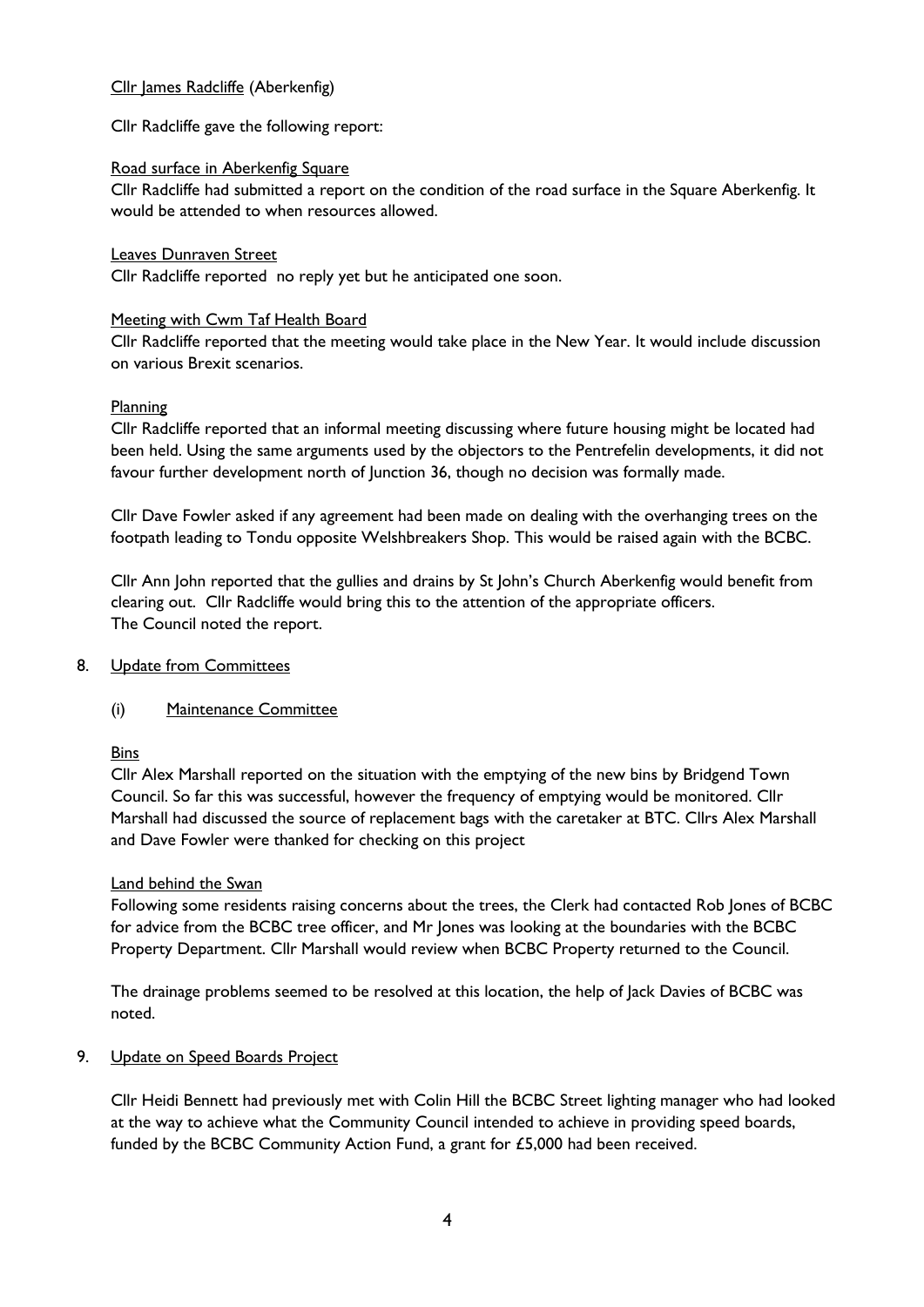Cllr Altaf Hussain had recently met with the BCBC officers and now the Community Council was to make its decision on the outcome of the advice of the BCBC officers.

The BCBC officers, Keith Power and Colin Hill (Street Lighting Manager) advised that any works for making the columns safe or replacing them would be undertaken by the BCBC at no charge. They advised that the signs ought to have Slow / Araf in both languages.

Mr Hill confirmed that BCBC could fit a signpost near the telephone box at the north end of Penyfai and also bring a mains electricity supply into the column ready for the sign. He would advise when the work had been carried out and suggested that it would be possible within approximately two weeks. He also confirmed that his officers would look at the lighting column 5 on the south side of Penyfai to ensure that it was capable of having the speed sign fitted to it.

The Council agreed that the Clerk contact Mr Hill to determine what the Council needed to do before proceeding to order the two signs and if any further actions or decisions were necessary. A report would be brought to the next meeting.

Cllr Bennett stated that she was disappointed as she received no notice to attend the additional meeting arranged by Cllr Hussain, particularly as the Community Council had previously asked Cllr Bennett to lead on this project for the Community Council. It was noted that any site meetings attended by a group of councillors had to report to the Council meeting in order for decisions to be made. The forthcoming review of standing orders would, inter alia, clarify the status of groups of Councillors working as Committees. The recommendation to progress was made, pending clarification as to which signs were being installed on the recommendation of the BCBC Highways Manager and clarifying where they would be placed.

#### 10. Report on Annual Schools Christmas Cards Competition

The Council was informed of the results of the judging of the Christmas Cards which had taken place the previous evening. They were as follows:

## **Christmas Card Judging -Monday 10th December 2018**

#### **Tondu School**

.

| <b>Infants</b> | Ist Prize<br>2 <sup>nd</sup> Prize<br>3rd Prize | Megan Simpson<br>Daisy Foley<br>Mason Walmsley |
|----------------|-------------------------------------------------|------------------------------------------------|
| <b>Juniors</b> | Ist Prize<br>2 <sup>nd</sup> Prize<br>3rd Prize | Moses Guveya<br>Tom (Tawe)<br>Owain Hopkins    |

## **St Robert's School**

| <b>Infants</b> | Ist Prize<br>2 <sup>nd</sup> Prize<br>3rd Prize | <b>Ruby Powell-Hughes</b><br><b>Florence Hobbs</b><br>Cerise Morgan |
|----------------|-------------------------------------------------|---------------------------------------------------------------------|
| <b>Juniors</b> | Ist Prize<br>2 <sup>nd</sup> Prize<br>3rd Prize | Isla Murphy<br>Hadlaigh Kelpie<br><b>Maicy Nicholas</b>             |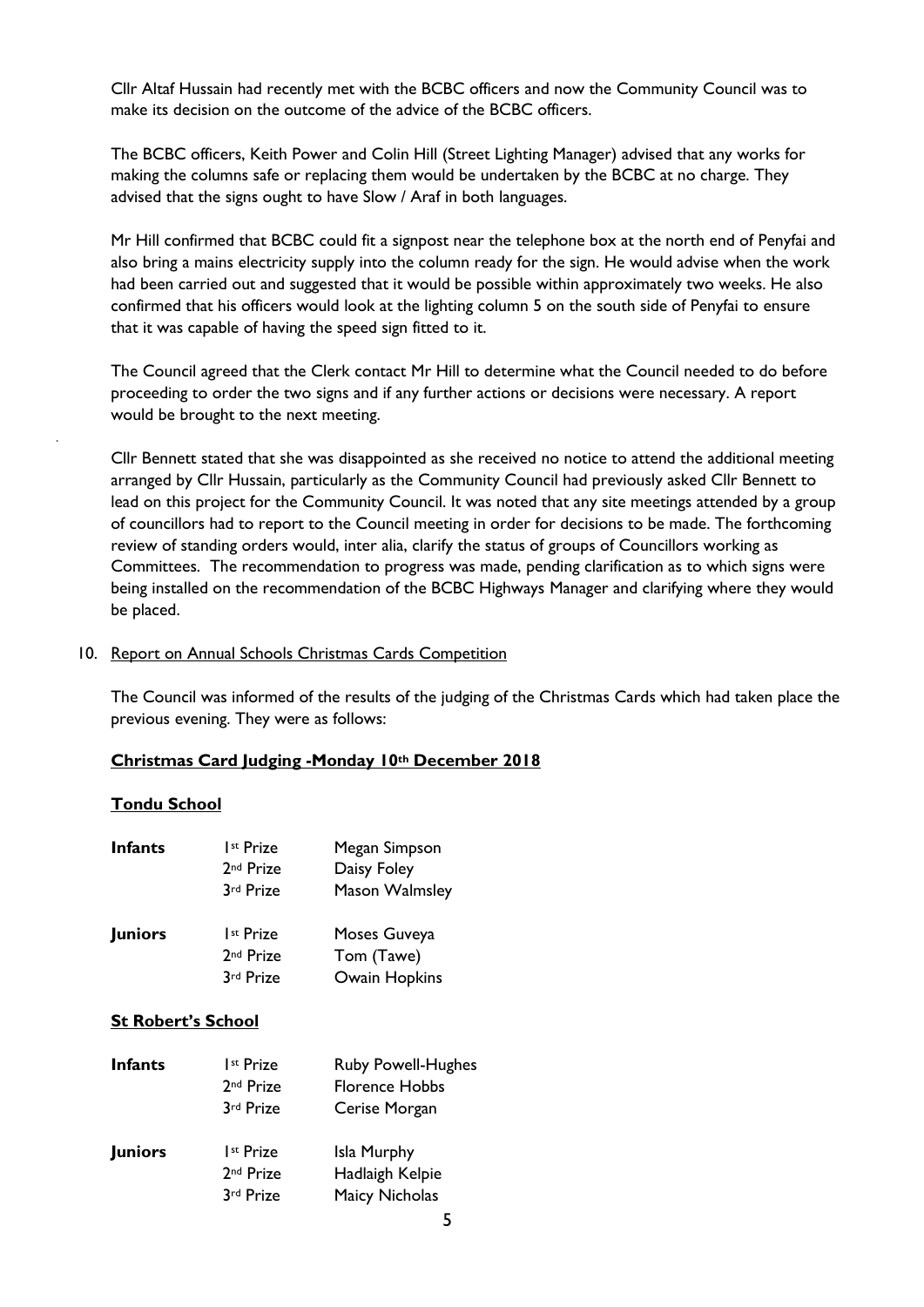# **Penyfai School**

| <b>Infants</b> | I <sup>st</sup> Prize<br>2 <sup>nd</sup> Prize              | Paige<br>Phoebe                         |
|----------------|-------------------------------------------------------------|-----------------------------------------|
| <b>Juniors</b> | 3rd Prize<br>I <sup>st</sup> Prize<br>2 <sup>nd</sup> Prize | Rosie<br>Grace Lee*<br>Rosie-May Orange |
|                | 3rd Prize                                                   | Daniel Cox                              |

### **Three Nurseries, Old School House, Aberkenfig and Penyfai**

| Sponsored Prize                                      | Holly (Old School Nursery) |      |
|------------------------------------------------------|----------------------------|------|
| <b>Best Overall School:</b>                          | St Robert's School         | 2018 |
| *Best Card for Printing (framed) Grace Lee (Penyfai) |                            |      |

The Judging was attended by the Clerk together with Cllrs Ann John, Mal John, Dave Fowler and Meryl Wilkins. Diana Woods was also in attendance.

As in previous years, members of the Council would deliver the prizes (tokens) to the schools. As previously, the Council would provide simple treats to all the children in participating schools. Cllr Derrick Baker was thanked for delivering these.

The overall winning card would be printed for the School to use next year. The Overall Winner from last year had the card framed and presented to his family at the School (Rhoda Daniels – St Roberts) by Councillors. The same procedure would be adopted for this year's winner.

The Clerk had obtained BCBC Pantomime tickets for the Grand Pavilion Pantomime for the family of the winner of the nurseries category. For 2019 the level of tokens would be reviewed.

### 11. Update on Casual Vacancy - Aberkenfig Ward

The Clerk had been provided with an additional notice of vacancy as the BCBC had mislaid the original email (due to staff leave) informing them that a notice had been posted on the Council's website. The new Notice had now been posted and members of the public had until 14 December to request an election or the vacancy would be filled by co-option. The Clerk would inform members when the electoral officer responded.

### 12. Defibrillators

No communication had been received from Mr Neil Bowen, so this item was not discussed. The Clerk would contact Mr Bowen again.

## 13. Correspondence

The notes circulated on the incoming correspondence were taken as read by the Council, the correspondence was as follows:

## 1. Planning Department LDP BCBC

Acknowledgment for the candidate site the Community Council has submitted (Pheasant Field) 2. Cllr A Hussain, and other Councillors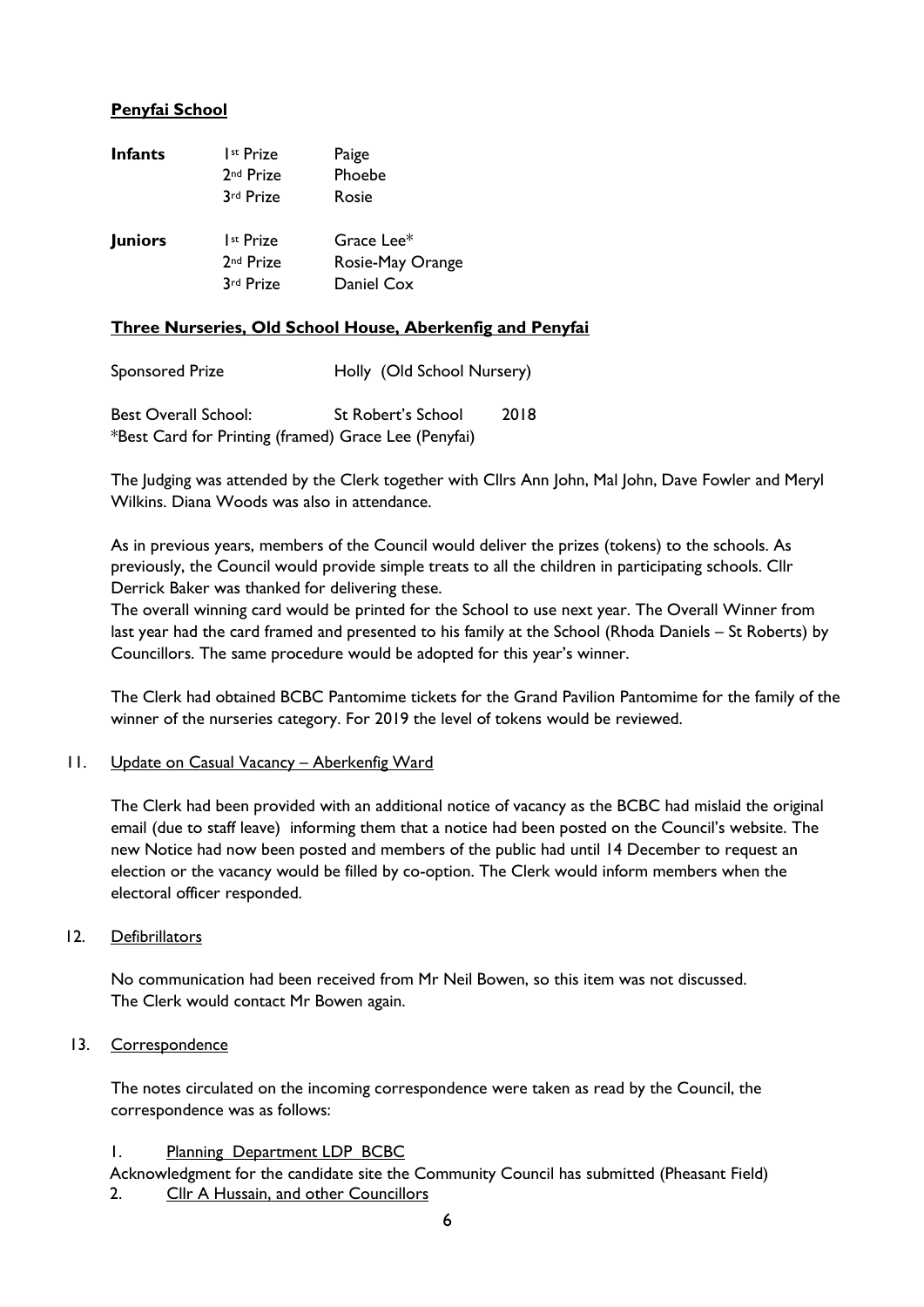Confirmation from two officers of the BCBC that the arrangements for the speed boards are confirmed. The Community Council could now proceed to order the signs, when clear on the rcommendation.

3. Electoral Department BCBC

In response to the Clerk's enquiry as to the status of the Casual Vacancy on the Council, the Electoral Department had mislaid the original message, so needed to issue a newly dated notice, to expire on 14 December. By that date the Community Council will know if an election has been requested. Clerk has displayed new details on the website and on the Notice Board.

4. Gareth John BCBC

Letter requesting the Community Council to set its precept and inform the BCBC Finance Department by 7 January 2019. A note on the budget is on the agenda for this meeting.

5. Community Association

Copy of Tondu and Aberkenfig Community Association Newsletter.

6. Cllr Mal John

Information on BCBC programme of making improvements to local green spaces.

7. Matthew Scott Ground Maintenance

Invoice for Aberkenfig Square floor cleaning £320, Installation of Dog Refuse Bins £490, Strim of Woodland areas £100, total of £910.

8. Plant Scape

Invoice for rent of 5 illuminated Christmas trees, including installation delivery and collection. £690 + VAT total £828.00

9. Swalec

Cheque for credit balance on our Christmas lighting account of £238.39. To be paid in to bank.

10. Planning Officer BCBC

Confirmation of revised date for submission of comments on application at Hillcrest.

11. Gerald Davies Limited

Invoice for work on the square, boards for art work and associated works £3,973.50

12. G Powys Jones

Invoice for sum agreed for consultancy for Pheasant Field £650.00.

13. BDO Auditors

Invoice for External Audit £330.90

14. BCBC Street Naming and numbering

BCBC Suggested Penyfai Court for recent development in Penyfai, the Council agreed but would prefer a bilingual title, the Welsh would be Llys Penyfai, or Cwrt Penyfai. Clerk to advise.

## 14. Planning Committee Report

The Council noted the following applications made, with no comments or objections.

T/18/56/TPO 7 Sibrwd Y Dail, Penyfai T/18/59/TPO 24 Ysbryd y Coed Penyfai T/18/58/TPO 6 Sibrwd Y Dail, Penyfai P/18/907/RLX Whitehall Cottage Penyfai T/18/60/TPO 14 Parkfields Penyfai

15. Other Reports from Councillors

Cllr Ann John reported that the bus shelter by Parc Cavendish was in need of cleaning. The Clerk would contact BCBC.

Cllr Dave Fowler reported that the footpath from Tondu to the Fountain was very wet a lot of the time. Cllr Alex Marshall would ask Rights of Way what could be done and would mention that the Tondu Community Association had liaised with Jack Davies of BCBC on this matter, based on information from local residents.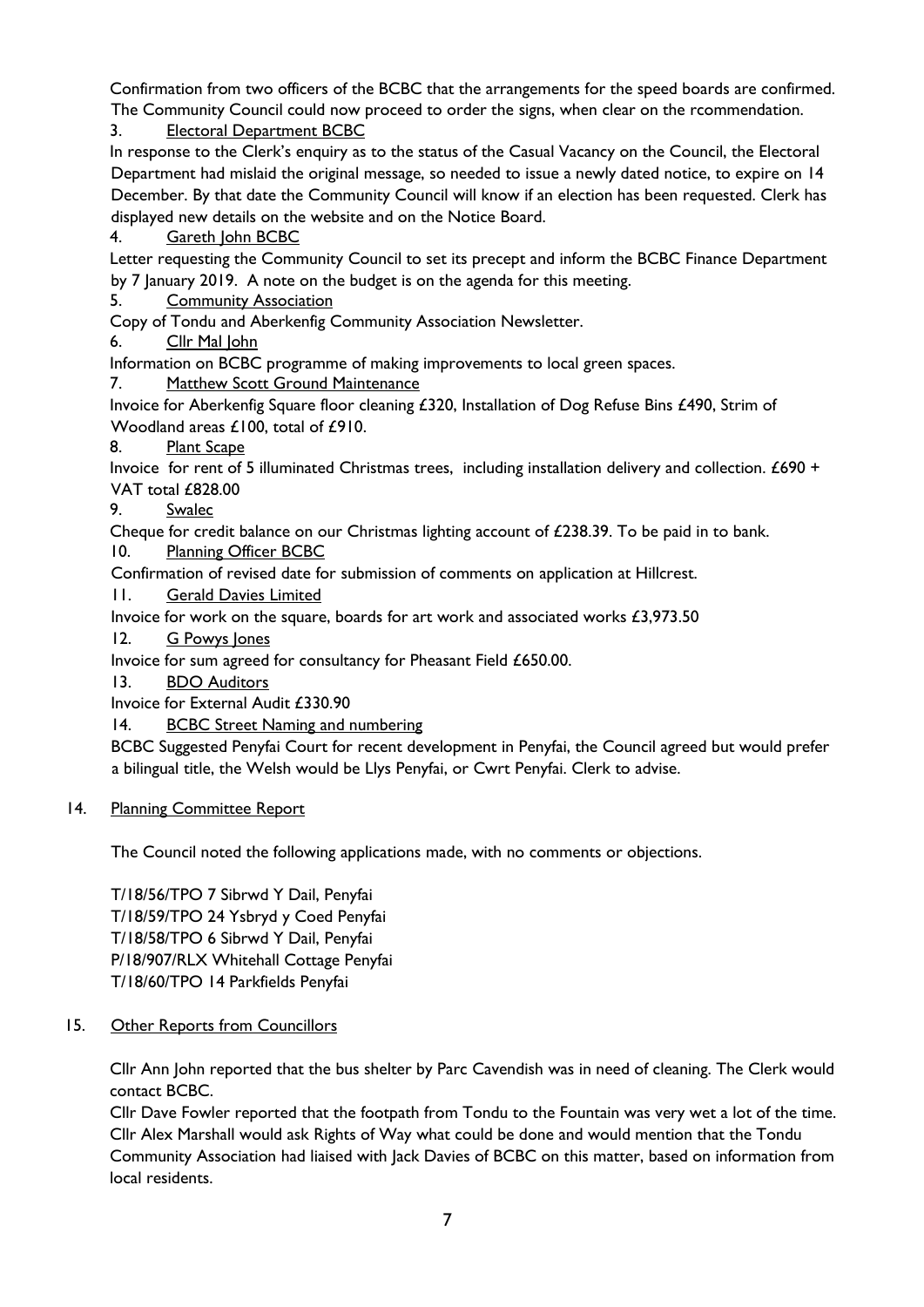Cllr Meryl Wilkins would help Claudette Evans with information on the history of the field at Pentrefelin before the houses were built.

She also reported the Christmas tree on the Common had a fault with the lights which had since been resolved by the BCBC.

Cllr Heidi Bennett reported an issue with the tree lights by Penyfai Church being off and on at the wrong time. The Clerk had arranged with Steve Cottrell of BCBC to rectify this. Cllr Bennett also reported the launch of a Penyfai Community Association.

Cllr Mal John commented on the minutes of the meeting held on  $4<sup>th</sup>$  December – he had heard that some had had communication that it was postponed, although it was held. Cllr John felt that it was inappropriate to set up a finance / HR Committee as a small Council with a small number of Councillors and suggested all such discussions ought to be held with the full Council, perhaps with an arrangement to meet in a closed session. Cllr Heidi Bennet suggested that a future agenda item could take this into consideration.

Cllr Mal John, in the Chair, requested an un-minuted discussion. The in camera discussion ended and Cllr Heidi Bennett left the meeting at 21.00.

At 21.00 the Council agreed to suspend Standing Orders in order to permit the meeting to complete business.

### 16. Finances

(a) Accounts for payment

The following accounts would be paid:

|                                                                 |          | (201638) |
|-----------------------------------------------------------------|----------|----------|
| Matthew Scott landscapes (Square, refuse bins and strim) 910.00 |          |          |
| Plantscape (Hire of solar lights)                               | 828.00   | (201639) |
| Gerald Davies Ltd (Boards and work at Square)                   | 3,979.50 | (201640) |
| G Powys Jones (Planning Consultant)                             | 650.00   | (201641) |
| <b>Wales Audit Office (Audit)</b>                               | 330.90   | (201642) |
| Clerk's quarterly salary                                        | 1,365.8  | (201643) |
| HMRC (tax)                                                      | 341.40   | (201644) |
| <b>Reimbursement for Clerk</b>                                  | 1,604.68 | (201645) |

### (b) Budget for income and expenditure, financial reserves and Precept 2018 - 2019

The Council received an analysis of expenditure and income by budget headings for the financial year to date and a summary financial and general risk assessment.

The Council noted that the requirement (set out in the Local Government Finance Act 1992 Section 49 A) for precepting bodies such as Community Councils to produce a budget each year in order to set a precept.

To calculate the Precept it was not sufficient to simply request the same amount as last year, or to take last year's figure and increase it by inflation.

To establish the precept the following was considered: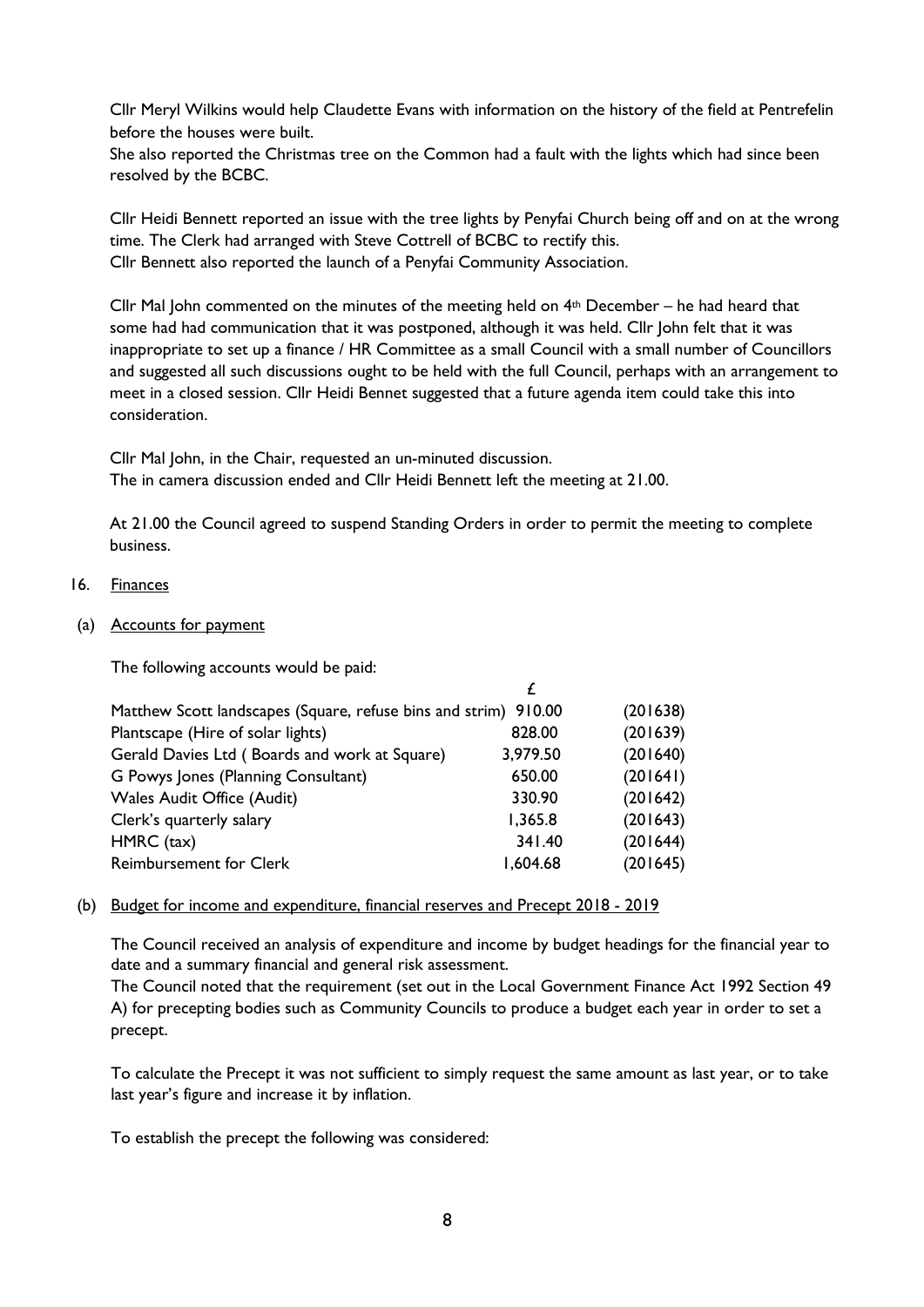- (i) Expenditure required for the coming financial year, budget to split the expenditure over different headings;
- (ii) Any contingencies, considering the level of contingency as part of the annual risk assessment;
- (iii) The Council is expected to consider any anticipated liabilities that may occur;
- (iv) Once the expenditure requirement had been established, the Council had to assess how to meet it.

The precept was therefore the total expenditure requirement taking account of the total provision from income and appropriate reserves, both earmarked reserves and non-earmarked reserves.

The Council produced a budget to establish the expenditure requirement, and then considered how the expenditure requirement would be financed.

Expenditure budget for 2019-2020:

| <b>General Administration 10,000</b> |        |
|--------------------------------------|--------|
| S.137 (up to)                        | 6,000  |
| <b>Salaries</b>                      | 6,500  |
| Christmas Lights                     | 10,000 |
| Insurance                            | 500    |
| Audit                                | 500    |
| Allotment costs                      | 1,000  |
| Playscheme                           | 5,000  |
| Footpaths                            | 2,000  |
| Woodlands                            | 5,000  |
| Hanging Baskets                      | 7,500  |
| Total                                | 54,000 |
|                                      |        |

It was intended that Earmarked Reserves be maintained at the following levels:

| Election Reserve 2022              | 4,000                     |
|------------------------------------|---------------------------|
| Penyfai project reserve            | 5,500 (balance of 25,000) |
| <b>Woodland Management</b>         | 5,000                     |
| <b>Community Development 1,500</b> |                           |
| Total earmarked                    | 16,000                    |
| <b>General Contingency</b>         | 24,000                    |
| <b>Total Reserves</b>              | 40,000                    |
| Income budget                      |                           |
| Footpaths                          | 600                       |
| <b>Allotments</b>                  | 400                       |
| Precept                            | 44,000                    |
| Total Income                       | 45,000                    |

From General contingency and savings 9,000 would be transferred Leaving General Contingency reserve at **15,000** by 2020

The Council discussed how to increase provision in the Tondu area of the Community, and recognised that the precept had not increased in 8 years, however although it would need to be raised it did not wish to increase the precept in large steps, and would transfer some funds from the general reserve.